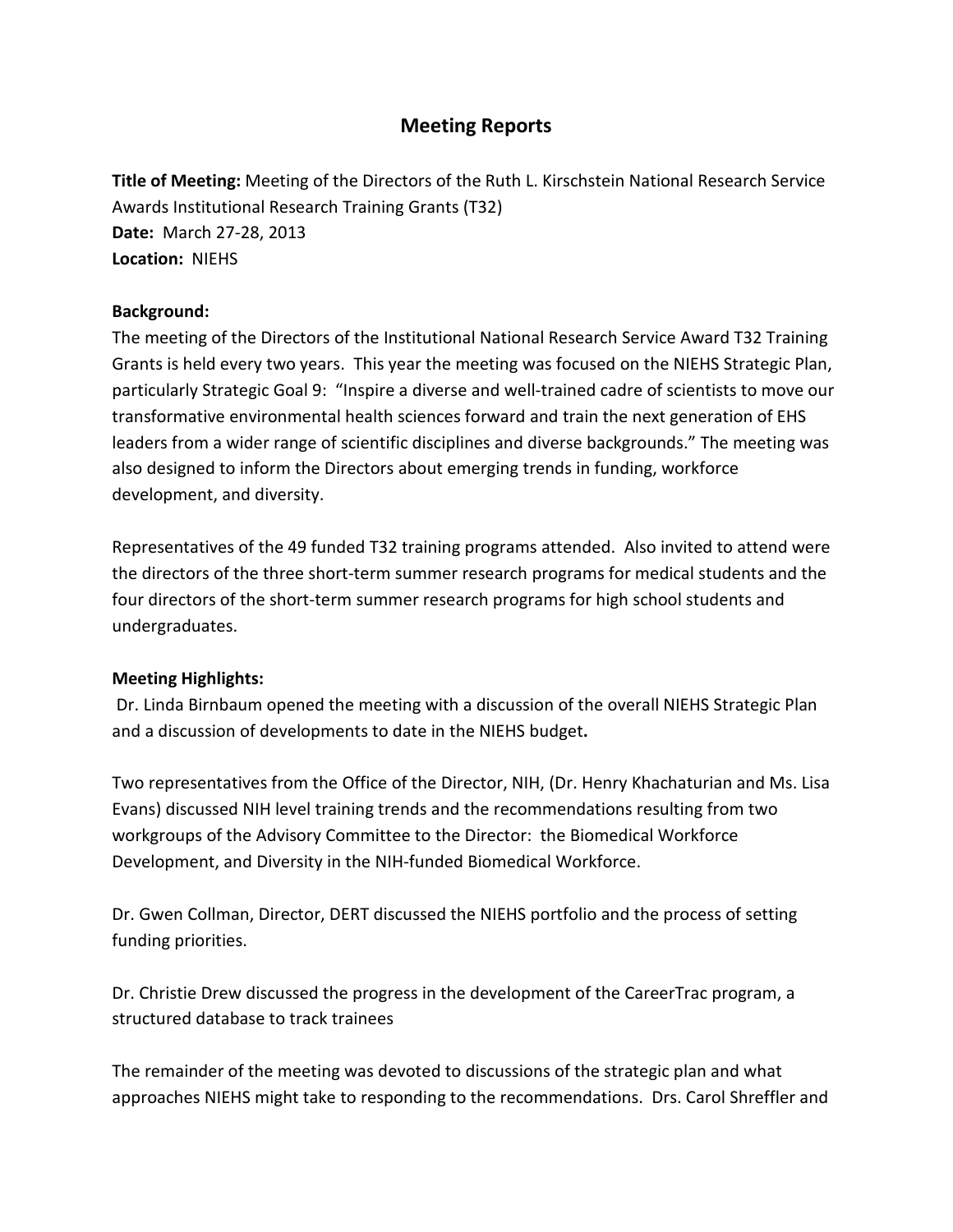considering to deal with the addition of this fellowship option to our NRSA training program. Michael Humble set the stage by discussing the six sub-goals and presented questions and approaches which might be considered in response to achieving the goals. Dr. Humble also led a discussion of the omnibus F31 fellowship program and the budgetary approaches NIEHS is

 The Training Directors were divided into two alternating breakout groups for discussion: Topics:

- 1. Undergraduate Curriculum Development and Pipeline to graduate training
- research training programs in emerging scientific areas; peer review for innovative 2. Innovations in training at the graduate, postdoctoral level: Curriculum and developing programs

## **Recommendations/Outcomes:**

 the postdoctoral level. There is no proposed increase in the training budget. NIEHS is proposing a balanced approach including both reducing the number of approved slots on rate for individual F31 applications. It is projected that approximately 60 slots for F31 fellows will need to be accommodated and maintained once the F31 program is fully established. Support of the F31 Individual Dissertation Grant**:** All NIH Institutes will be expected to support the omnibus F31 beginning in FY 2015. There is also a proposed stipend increase, particularly at training grants and reducing the success rate. It is also proposed to aim for a 20-25% success

 trainees from other disciplines to diversify the science base. NIEHS needs to flesh out what research questions it wants the other disciplines to help answer and what the value these would be to EHS. NIEHS should foster cross-disciplinary training in areas that are necessary but underrepresented in EHS (informatics, bio-behavioral, bioengineering, economics, climate change, etc.); recruiting

would be to EHS.<br>NIEHS should consider starting a conversation about programs that target areas outside of toxicology. NIEHS should also consider targeting schools without schools of public health. The alone programs, such as individual F31 training, competitive supplements to add slots, or thesis or small grants bridging two areas, with co-mentorships. directors felt NIEHS should venture into these more uncharted areas using separate stand-

nurse researchers that are trained in EHS. Attendee agreed that more could be done regarding the recommendation to promote integration of EHS researchers into Medical Education to increase the number of physicians or

nurse researchers that are trained in EHS.<br>A question was brought up wondering if we really have a pipeline issue. Has this ever been evaluated? Are we getting the right people with the right skillsets into our pipeline? Masters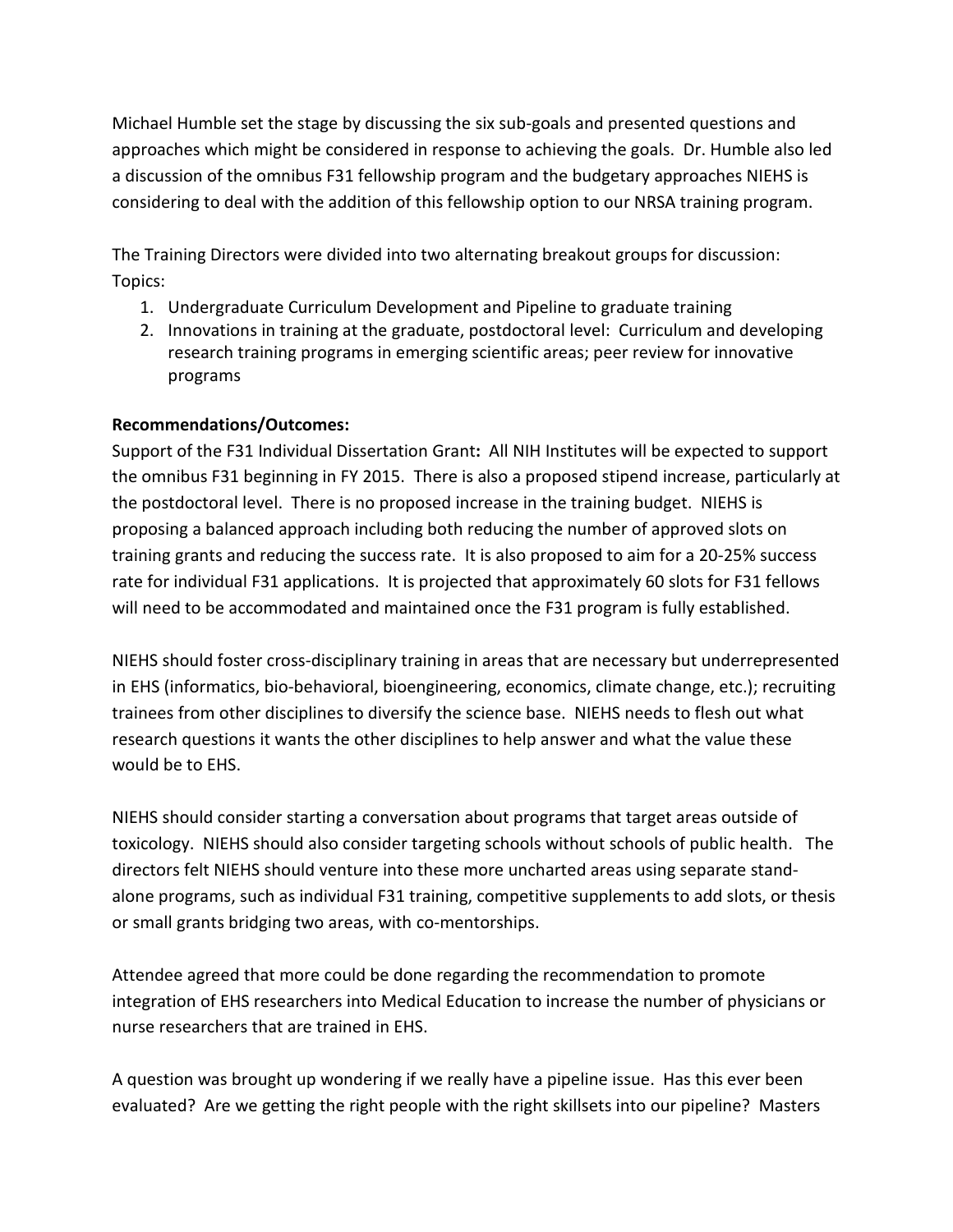training could be a major pipeline into EHS PhD programs. NRSA support is limited to doctoral and higher training, so Masters level support may require another mechanism or support avenue.

 Attracting individuals at all levels of education was viewed as important. Bringing science teachers into a summer research experience was seen a valuable endeavor.

 A concern was raised that if we want to build pipeline, it can't just be summer programs only and that training should continue throughout the year.

 In addition to diversifying the science backgrounds of our trainees, we need to continue to representing minorities, one challenge is the lack of role models in the EHS field. This contributes to the challenge of recruiting diversity applicants. A discussion topic involved the within our T32 programs? There was general support for such a program. Also, perhaps work at expanding the ethnic and racial diversity of our trainees. With 1% of faculty creation of a "Match.com" database for matching a student's interest with a mentoring group matching/partnering could be done between our T32 programs and historically black colleges.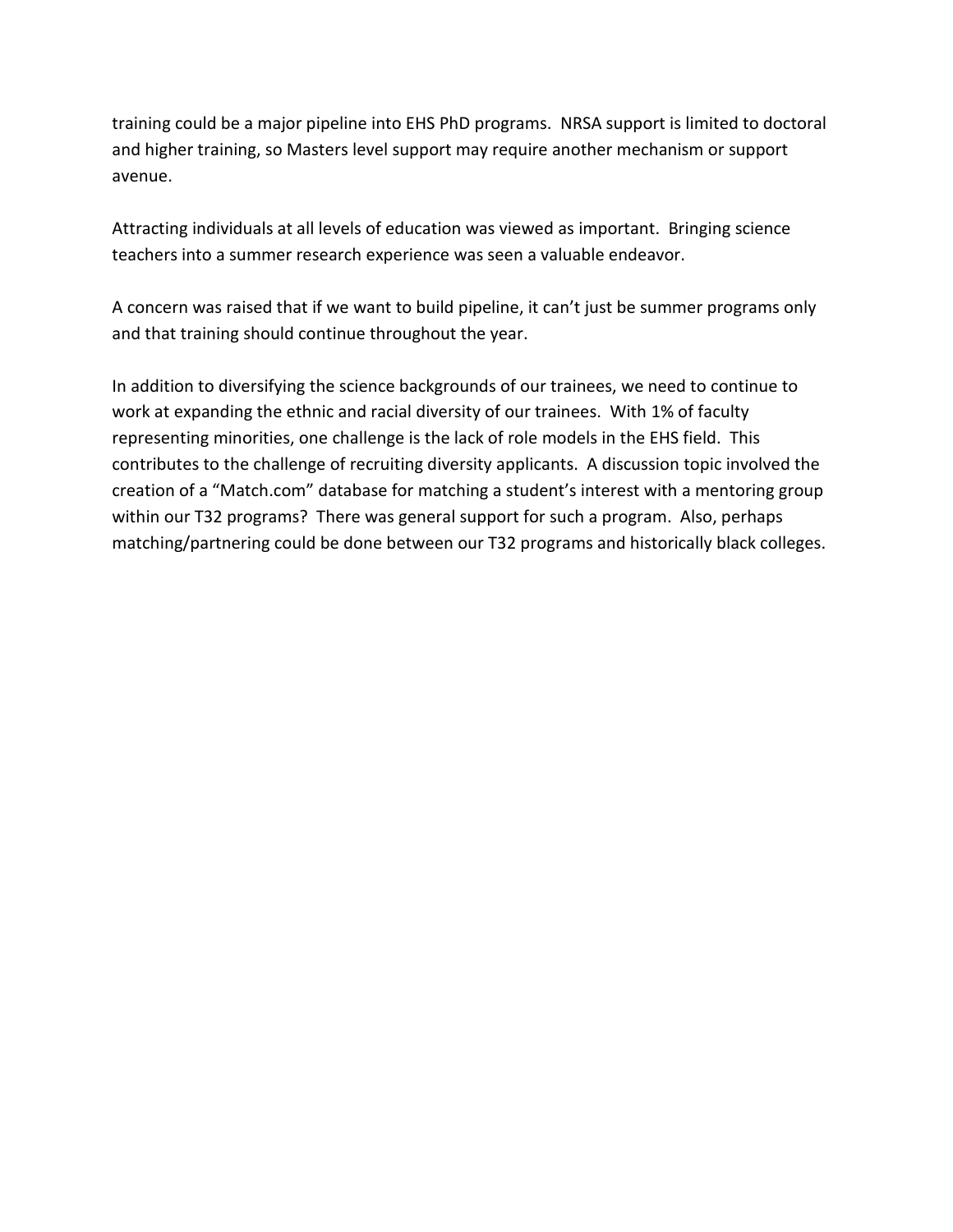**Title of Meeting:** Mitochondria, Energetics, Epigenetics and DNA Damage Response **Date:** March 25<sup>th</sup> and 26<sup>th</sup> **Location:** NIEHS campus

#### **Introduction/Background:**

 Leroy Worth, Astrid Haugen and Lisa Chadwick from DERT, Ray Tice from DNTP, and Bill Copeland from DIR. The purpose of the meeting was to explore the interaction and signaling elucidating the role of bioenergetics and other cellular response pathways in modulating the effects of environmental agents. Mitochondrial dysfunction resulting from genetic variants, or from exposure to drugs or environmental toxicants, underlies many diseases. An increasing The planning group included Fred Tyson, Dan Shaughnessy, Kim McAllister, David Balshaw, pathways between mitochondrial and nuclear functions in the response to environmental stress, with a focus on epigenetic regulation and DNA damage response pathways. A more comprehensive understanding of the signaling between mitochondria and nucleus is central to number of studies indicating that mitochondrial functions are tightly regulated through other cellular processes, including cell cycle control, changes in redox status, nutrient stress, and epigenetic alterations that include changes in methylation of nuclear-encoded mitochondrial genes and acetylation of mitochondrial proteins.

 The meeting was opened with introduction by the NIEHS Deputy Director, Rick Woychik, and began with an overview of mitochondrial targets for endogenous and exogenous stressors changes in glycolysis and respiration together with responses to DNA damage; a presentation (University of Iowa); Scott Bultman (University of North Carolina at Chapel Hill) and Andrea given by Joel Meyer from Duke University. The next session, on the "Role of Mitochondria Metabolism and Energetics in Epigenetic Regulation" featured a talk on how sirtuins regulate on mitochondrial metabolism and redox regulation through epigenetic changes, including epigenetic control of antioxidant enzymes; a discussion of the importance of metabolites from the citric acid cycle in epigenetic processes; and a talk on development of mitochondrial biomarkers that link air pollution and lead exposures to cognitive outcomes through altered mitochondrial function and methylation of nuclear-encoded mitochondrial genes. Speakers in this session included Raul Mostoslavsky (Massachusetts General Hospital); Frederick Domman Baccarelli (Harvard University).

 effects of mitochondrial DNA damage and repair on mitochondrial function, highlighting his The second session featured talks on the interaction between energetics and DNA damage response. Ben Van Houten from the University of Pittsburgh gave an overview talk on the recently published study of the importance of a mitochondrial fission protein in maintaining normal cell cycle progression. Other talks in this session covered the regulation of DNA damage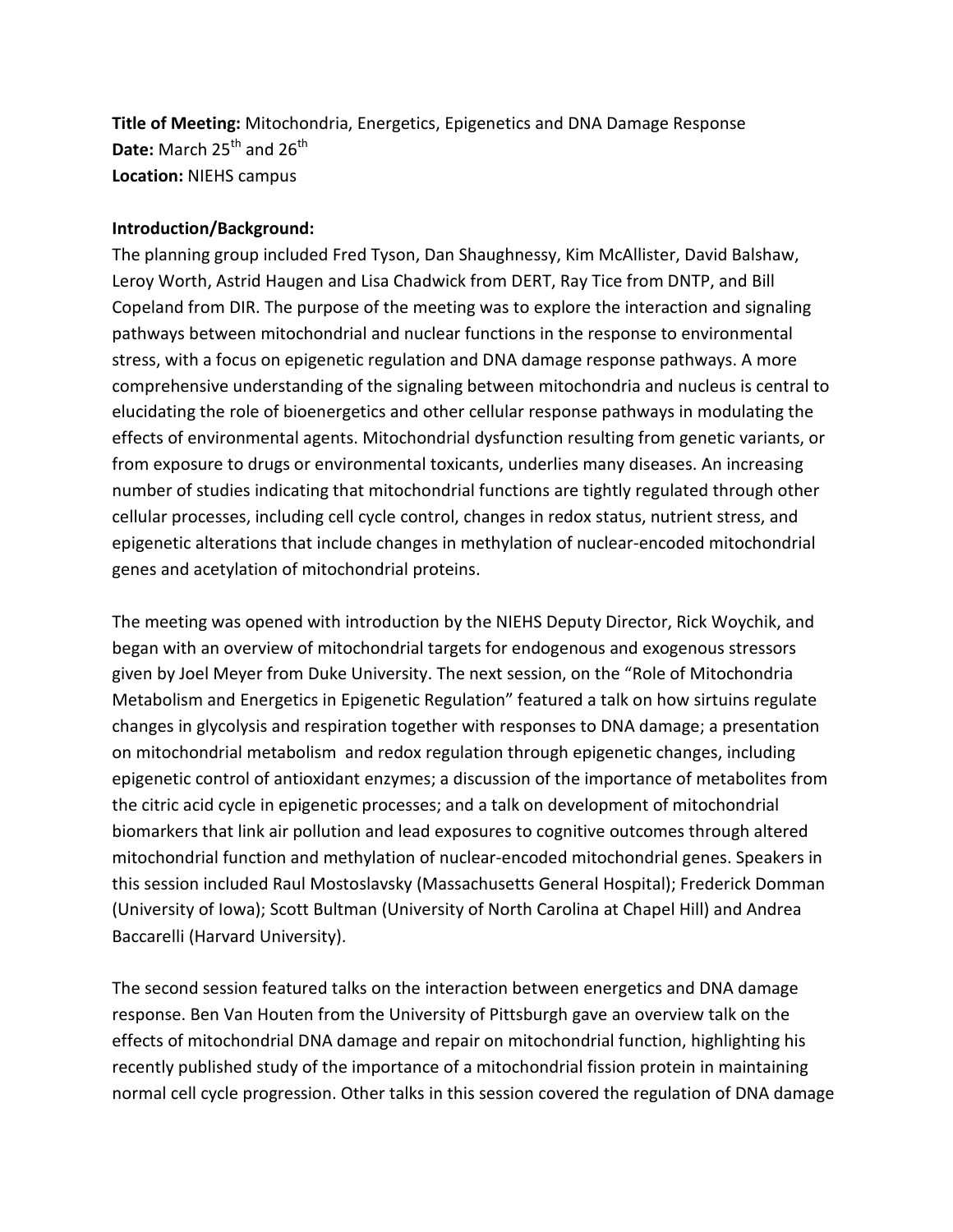response through autophagy mechanisms, based in part on nutrient signaling; the role for the cell cycle protein ATM in normal mitochondrial homeostasis; and a presentation on the interaction of bioenergetics and DNA repair mediated by the PARP enzyme. The other speakers in this session were: Thomas Begley (University at Albany-SUNY); Michael Kastan (Duke University) and Robert Sobol (University of Pittsburgh).

 The final session covered aspects of incorporating systems biology approaches to elucidate the interaction of energetics and stress response, including a talk by Matthew Hirschey from Duke integrated responses to stress, and a talk by Trey Ideker from the University of California at San Diego on dynamic interaction maps of protein interactions under changing stress conditions. The final talk, given by Michael DeVito of the National Toxicology Program, underscored the University on "omics" approaches, particularly global protein acetylation, to understand importance of mitochondrial dysfunction endpoints in the results from the Tox 21 screening program.

#### **Recommendations/Outcomes:**

 analytical approaches to address the complexity of mitochondrial-nuclear interactions in expanded capacity for fluxomic analysis to link changes in metabolism to stress and disease outcomes; development of software/ tools that allow for integrative analyses between energetics and epigenetic processes; and the development of better probes for individual metabolism and changes in cellular response pathways. Another important theme was how reprogrammed in iPS cells and differentiated lineages to reflect their in vivo cell type function. The ability to share and analyze large data sets is also essential to these research efforts. A half-day discussion session was held on March  $26<sup>th</sup>$  to identify gaps in research, tools, and response to stress. There was consensus from the group that new tools are needed, including reactive oxygen species. Multi-disciplinary approaches will be critical to studying mitochondrial mitochondria are programmed for cell type-specific functions, and whether mitochondria are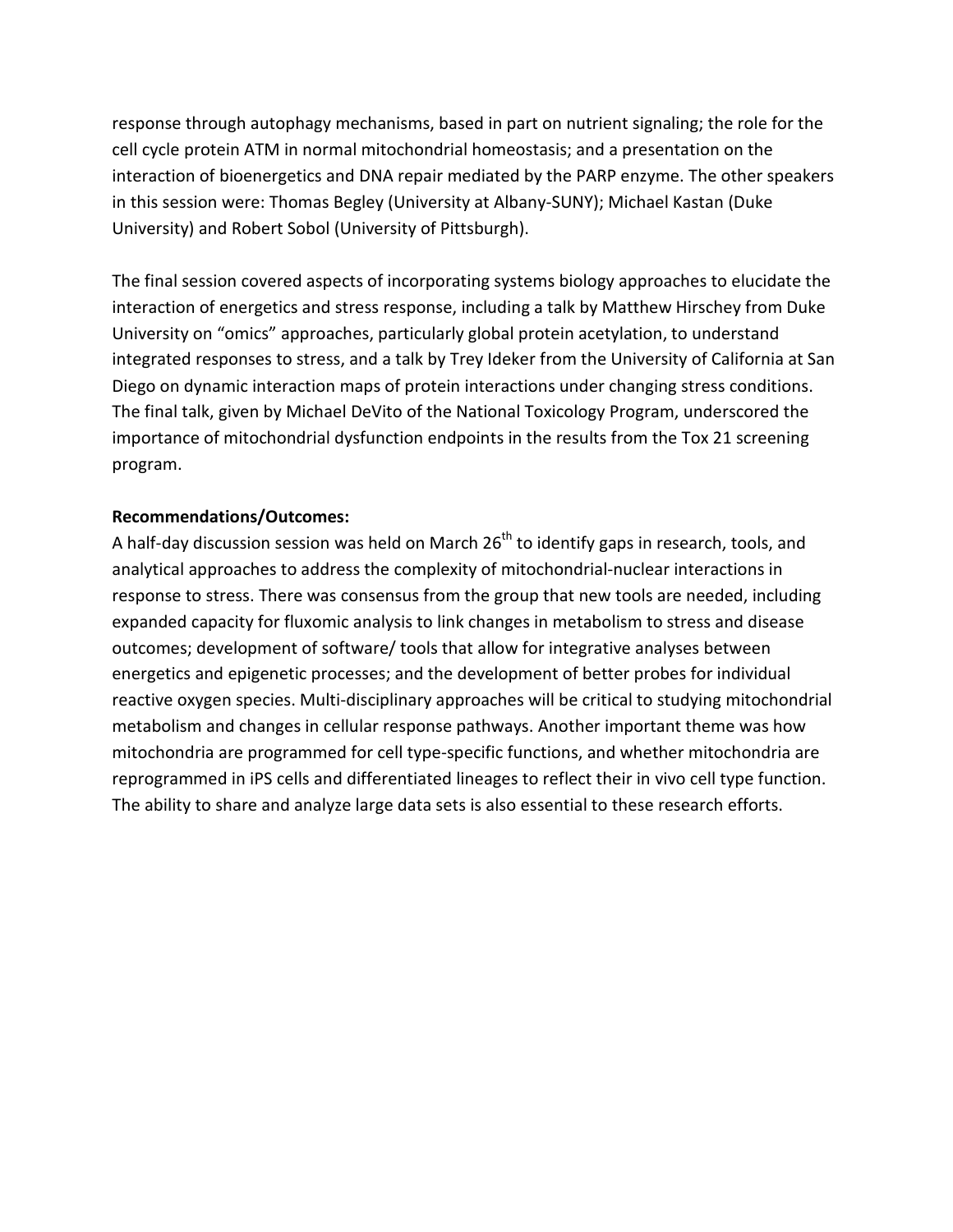#### **Title of Meeting:** NIEHS Nano Exposure Workshop

**Date:** January 9-10, 2013

**Location:** NIEHS Campus

#### **Introduction/Background:**

 settings and general exposure due to use of nano-enabled products and devices from nanomaterials and the potential hazards they may induce allows for evaluating risk and The number of products in commerce and under development that contain nanomaterials has grown rapidly thus increasing the potential for exposure to nanomaterials at occupational accidental and incidental exposures. The NIEHS Nano Exposure Workshop was held January 9- 10 in Rodbell Auditorium to evaluate the state-of-the-science regarding human exposure to establishing appropriate measures to mitigate risk.

 The latest in a series of initiatives led by NIEHS to advance understanding of nanomaterials, the workshop was organized by NIEHS program administrator Sri Nadadur, Ph.D., who manages the nanomaterial grants portfolio. The goal of the workshop was to initiate a discussion with researchers in the fields of nanomaterial science, toxicology, exposure assessment, consumer understand how these materials may interact and contribute to health effects, as the number protection, and epidemiology, to prioritize the research directions for gaining comprehensive understanding of potential health effects from nano-enabled consumer products. Welcoming remarks by NIEHS Deputy Director Rick Woychik, Ph.D., emphasized the urgent need to of products containing nanomaterials continues to increase at a rapid pace.

#### **Meeting Highlights:**

 The workshop was divided into four sessions, each with a set of major questions to guide panel presentations and discussion — nanomaterial environmental health and safety, tools for for epidemiology of ENM exposures. nanomaterial exposure assessment, consumer exposure to ENMs, and knowledge and needs

 environmental health and safety, program administrator's David Balshaw, Ph.D., and Caroline for epidemiology of ENM exposures, respectively. Consumer Product Safety Commission NTP Deputy Director for Science Nigel Walker, Ph.D. , served in the panel on nanomaterial Dilworth, Ph.D., moderated the nanomaterial tools session and the and knowledge and needs toxicologist Treye Thomas, Ph.D., moderated the consumer product session.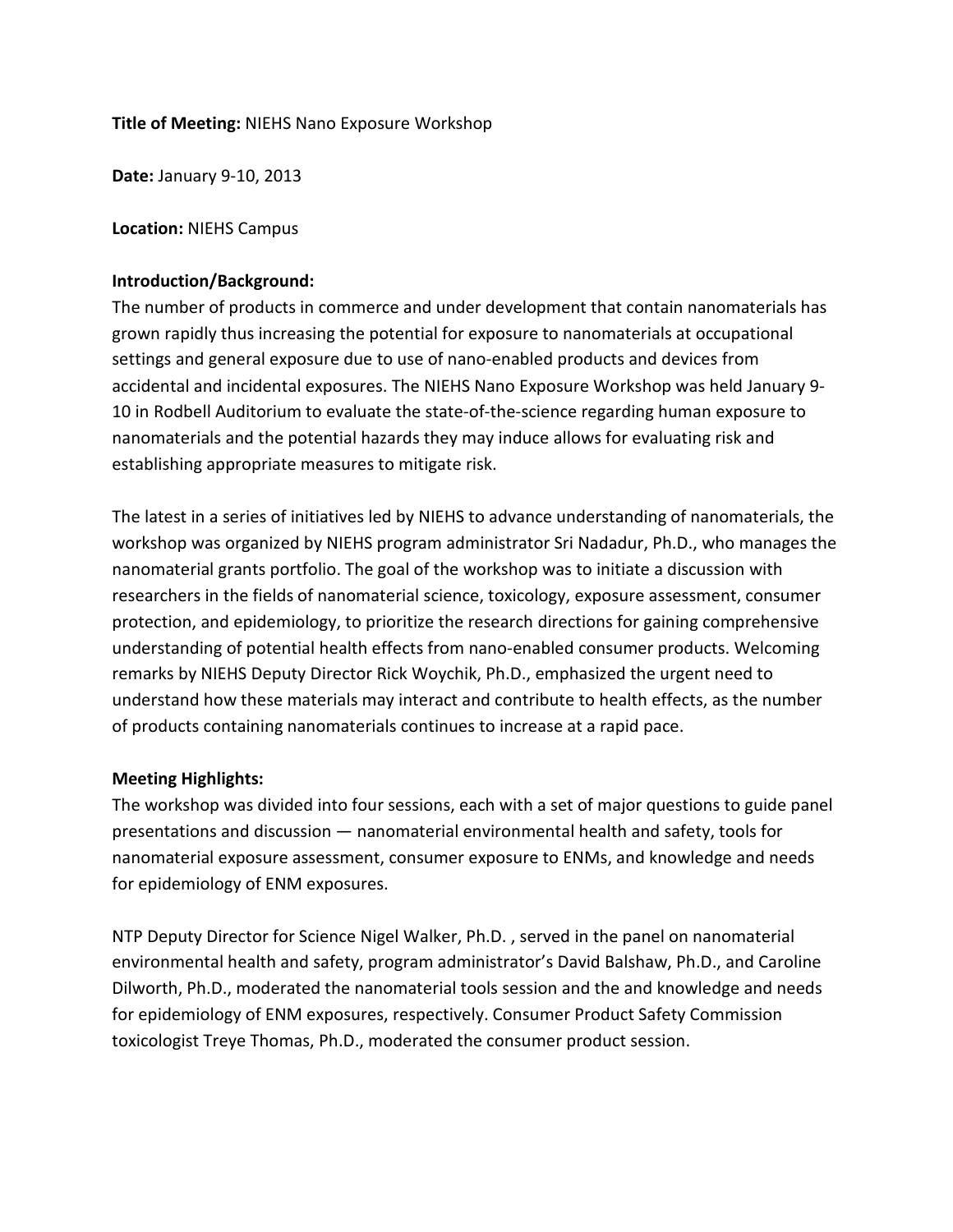them, or how ongoing research and development will change their character in the future — something that expanding public-private partnerships may help address. Initial studies of of nanomaterials is early in development, and epidemiologists struggle with questions about where to begin in the design of the large population studies that are sorely needed to define exposure and forecast risk. Understanding the fate of ENMs, after they enter the body through It remains unclear what the exact volume of ENMs is in production, what products contain exposure in occupational settings are only now getting underway, laboratory characterization inhalation, ingestion, and dermal exposure, remains incomplete.

 offers to share samples and assessment platforms; proposals for cross-disciplinary teams with specialists in toxicology, exposure assessment, and epidemiology; advancing strong interagency NIEHS Director of the Division of Extramural Research and Training Gwen Collman, Ph.D., spoke encouragingly of the spirit of cooperation evident throughout the workshop. She pointed to partnerships; and the prospect of novel partnerships with private sector stakeholders.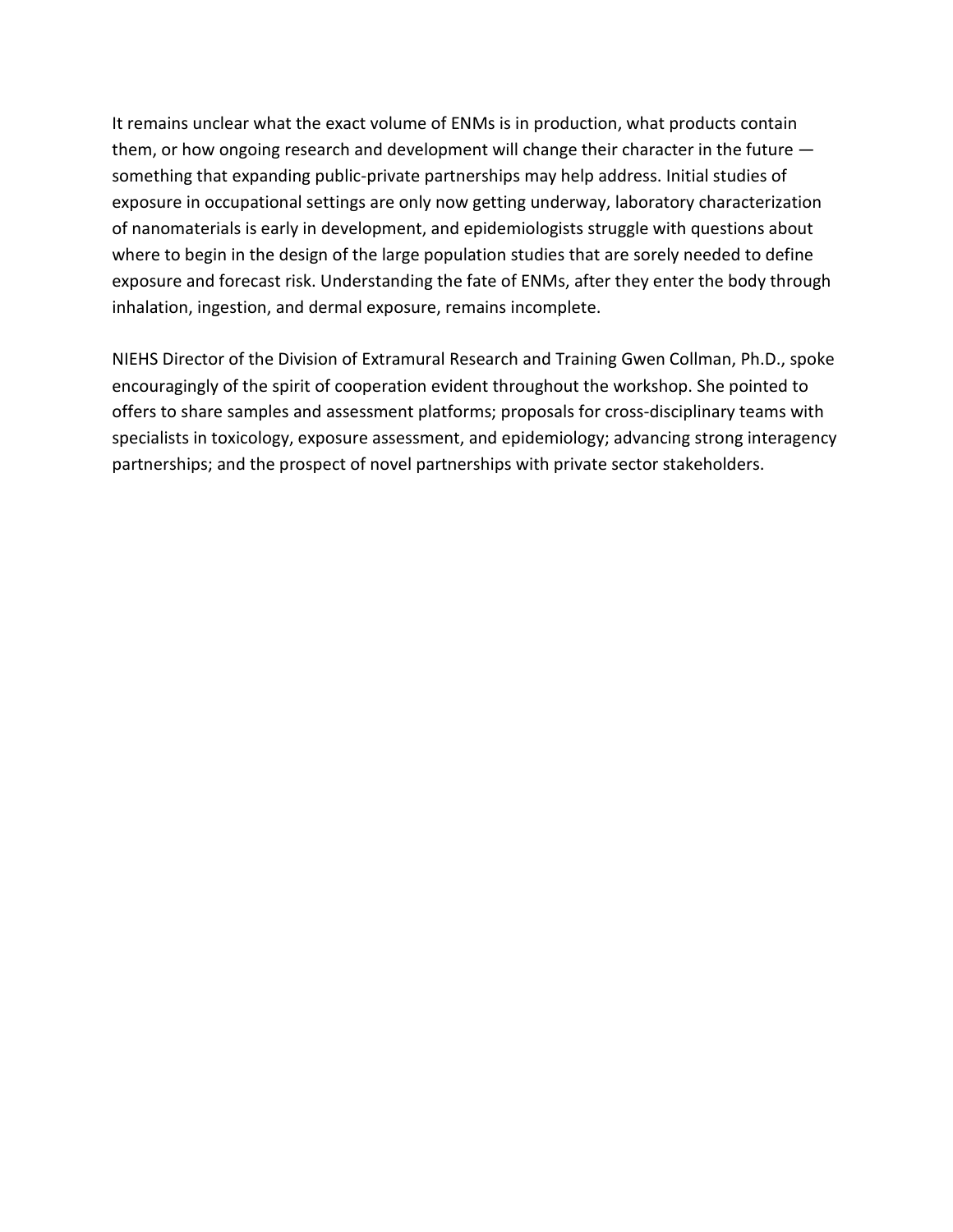**Title of Meeting:** Building Capacity, Accelerating Scientific Progress **Date:** February 22-23, 2013 **Location:** Metairie, Louisiana

 helped to organize the meeting, and Dr. Thompson presented an overview of the consortium in and ultimately, the scientific progress of the Consortium. Several of the sessions focused on **Introduction/Background:** Claudia Thompson and Symma Finn attended the Deepwater Horizon (DWH) Consortium Annual Meeting in New Orleans, LA February 22-23rd. They both the first session. The meeting's purpose was to build the capacity and scientific literacy of the community partners as a means of accelerating their participation in the consortium studies capacity building and the meeting was organized to be highly interactive.

 ecosystem and how oil migrated post-spill, and included presentations by community members **Meeting Highlights:** Presentations were geared to the understanding of the community partners and included updates on the four consortium's studies, an overview on the Gulf on their experience with the research. A poster session focused on the community organizational partners in the consortium and provided an overview of their many activities in support of the Consortium research. Over 80 people attended the meeting, which included over 45 community partners, investigators, and representatives of local public health departments and state and Federal government.

**Recommendations/Outcomes:** The meeting was highly successful in networking community partners across the Consortium, and provided a forum for them to discuss their experiences with the research and an opportunity to meet the investigators. The meeting was also successful in bringing together the investigators to discuss cross-Consortium activities, data collection methodologies, and analytic approaches. Specific recommendations for the consortium moving forward that were noted during the final session included:

- Sustainability of the academic-community partnerships beyond the project term;
- A greater focus on investigations of mental health outcomes in Gulf communities;
- Cultural competence when communicating with affected community members; and,
- Coordination with fishermen regarding messaging about seafood safety.

Overall, the meeting succeeded in building trust, and increased the capacity for research effectiveness across the consortium.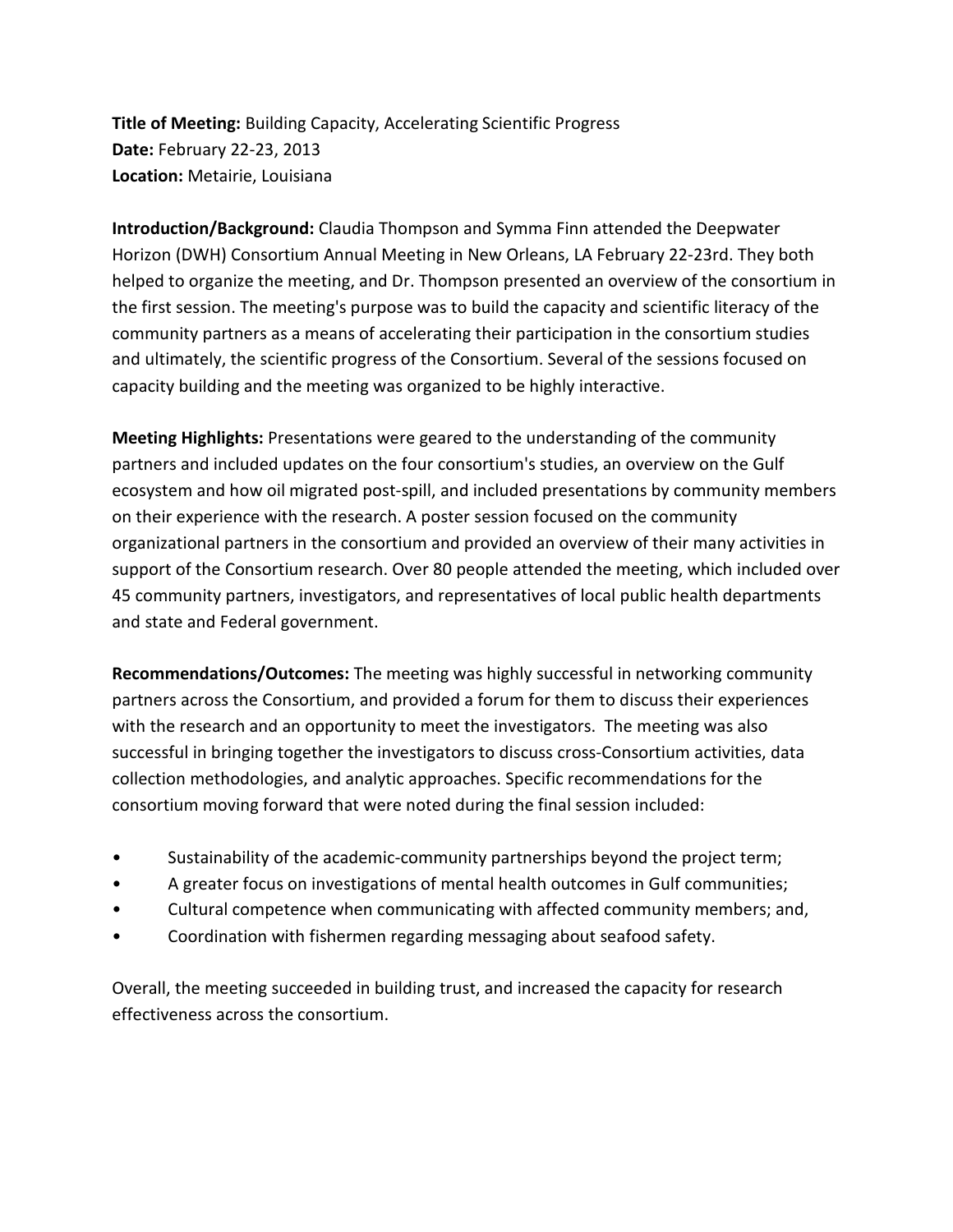**Title of Meeting:** Society for Applied Anthropology Annual Meeting **Date:** March 19-23, 2013, **Place:** Denver, Colorado

 included an overview of ES funding in social and behavioral sciences by Dr. Finn, and four University of Florida, who discussed use of social network analysis of communities affected by studies. **Introduction/Background:** Symma Finn attended the Society for Applied Anthropology Annual Meeting in Denver CO to stimulate interest in environmental health science among social scientists. She organized a session with ES grantee and Society Fellow Tom Arcury entitled, "The incorporation of social sciences in environmental health sciences (EHS) research". The session presentations by ES-funded anthropologists and a sociologist affiliated with Dr. Phil Brown's Superfund Research Program. This included presentations by Tom Arcury, Wake Forest School of Medicine, who spoke on Latino farmworker housing and pesticide exposure; Chris McCarty, the Deepwater Horizon oil spill; Kendall Thu, Northern University of Illinois who discussed his research that led to implementation of provisions of the Clean Water Act in Illinois; and a stimulating talk by Sara Wylie, Northeastern, on civic technoscience and low-cost/low-tech collaborations between social scientists and communities in environmental health science

 post-disaster; fracking; environmental exposures that lead to health disparities; climate change from natural and manmade disasters. SfAA and other social scientific professional meetings within the social and behavioral sciences that include an environmental component. **Meeting Highlights**: There were numerous sessions of relevance to EHS and several presentations by ES-funded investigators. These sessions included pertinent talks on resilience and human health; built environment, land use and health impacts; and cultural competence and community engagement in research. In total, there were over 40 sessions on topics relevant to research interests at NIEHS; of these sessions 16 related to resilience and recovery represent an untapped resource for broadening research goals and considering emerging topics

 already been realized. Speakers presenting in Dr. Finn's session are planning collaborative projects and several of the attendees are inquiring about EHS funding opportunities. Increasing is incorporating emerging topics in the social sciences as they relate to environmental health. Meeting, to continue outreach to investigators and to stimulate interest in EHS. **Recommendations/Outcomes:** Positive outcomes from an NIEHS presence at this meeting have the diversity of research disciplines interested in environmental health research is important, as We recommend a continued presence at the SfAA in future years and attendance at other social scientific professional meetings, such as the American Sociological Association Annual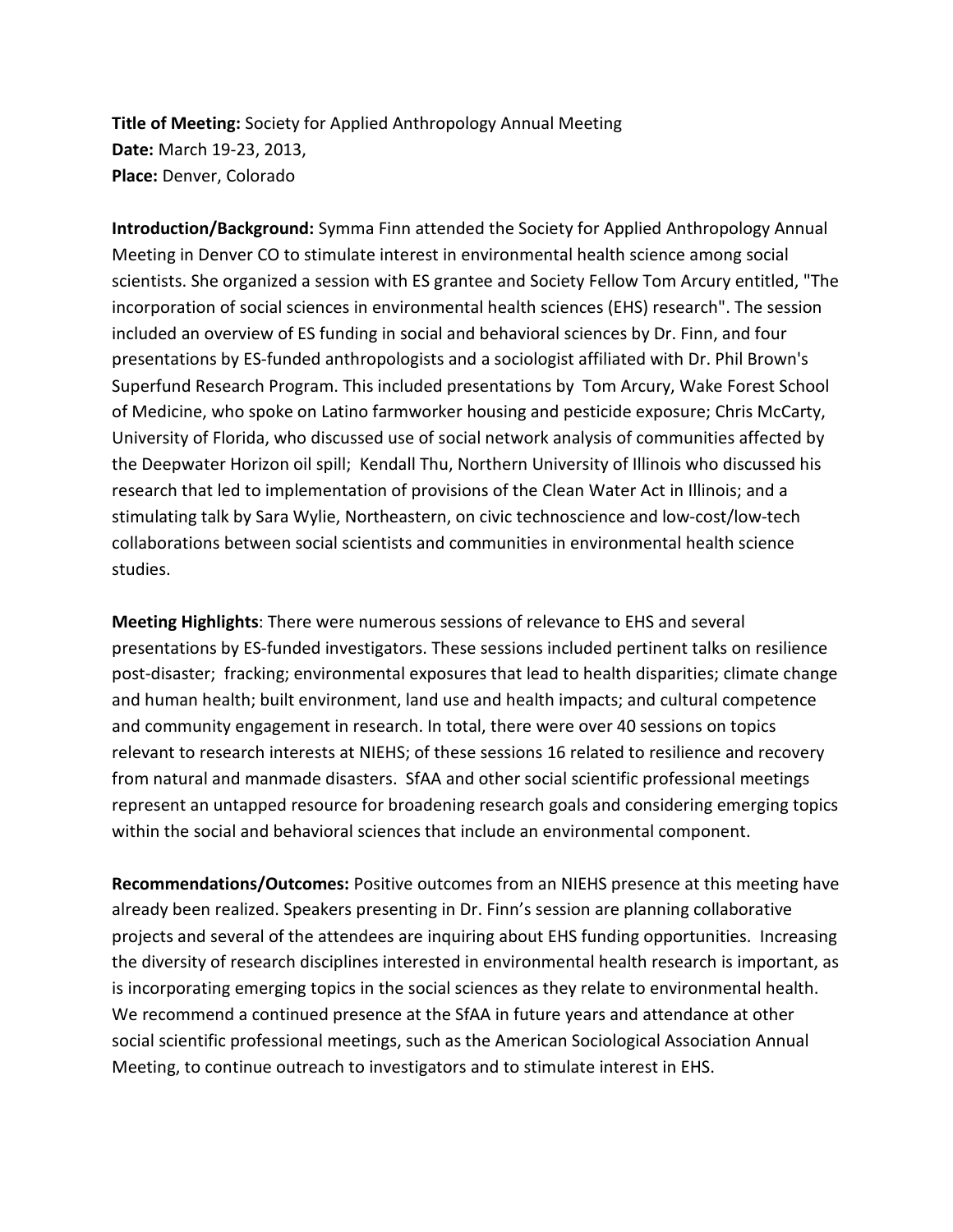# **Upcoming Meetings**

**Title of Meeting:** Environmental Health Disparities & Environmental Justice Meeting: Identifying Priorities for Action

**Date:** July 29-31, 2013

**Location:** National Institute of Environmental Health Sciences, Research Triangle Park, NC

### **Meeting Description**

 on Minority Health and Health Disparities (NIMHD), Centers for Disease Control and Prevention and will host a meeting focused on identifying priorities for action to address environmental health disparities (EHD) and environmental justice (EJ). This meeting will bring together researchers, community residents, healthcare professionals, and federal partners committed to addressing EHD and EJ, in particular the grantees funded by NIEHS, EPA, NIMHD, CDC, OMH, and IHS. For the purposes of this meeting, EHD is defined as the unique contribution of the NIEHS in partnership with the U.S. Environmental Protection Agency (EPA), National Institute (CDC), Office of Minority Health (OMH), and Indian Health Service (IHS) have jointly planned environment to health disparities.

 The meeting acknowledges and builds off past meetings that have identified historical EHD & EJ issues and is focused on prioritizing research areas to ensure the most vulnerable populations' issues are addressed. The meeting will also identify emerging EHD or EJ issues (new exposures that have not been considered in the past that may lead to new or additional health disparities).

 sessions that lead to the development of an action agenda. Presenters will highlight challenges, emerging opportunities, and strategies to build upon existing efforts that bring community goal of the meeting will be to foster new partnerships at the local, state, regional, tribal, and The meeting will include presentations, small group discussions, demonstrations, and poster groups together with researchers. Specifically, the meeting will highlight and promote best practices of current and past EHD and EJ projects, and identify emerging issues and new directions in research, communication, capacity building, training, and evaluation. An additional national levels. The meeting is also intended to bring together new partners to the discussion of environmental health disparities. Such partners could include: anthropologists, sociologists, and economists as well as those with expertise in law, policy, analysis and evaluation.

#### **Meeting Objectives**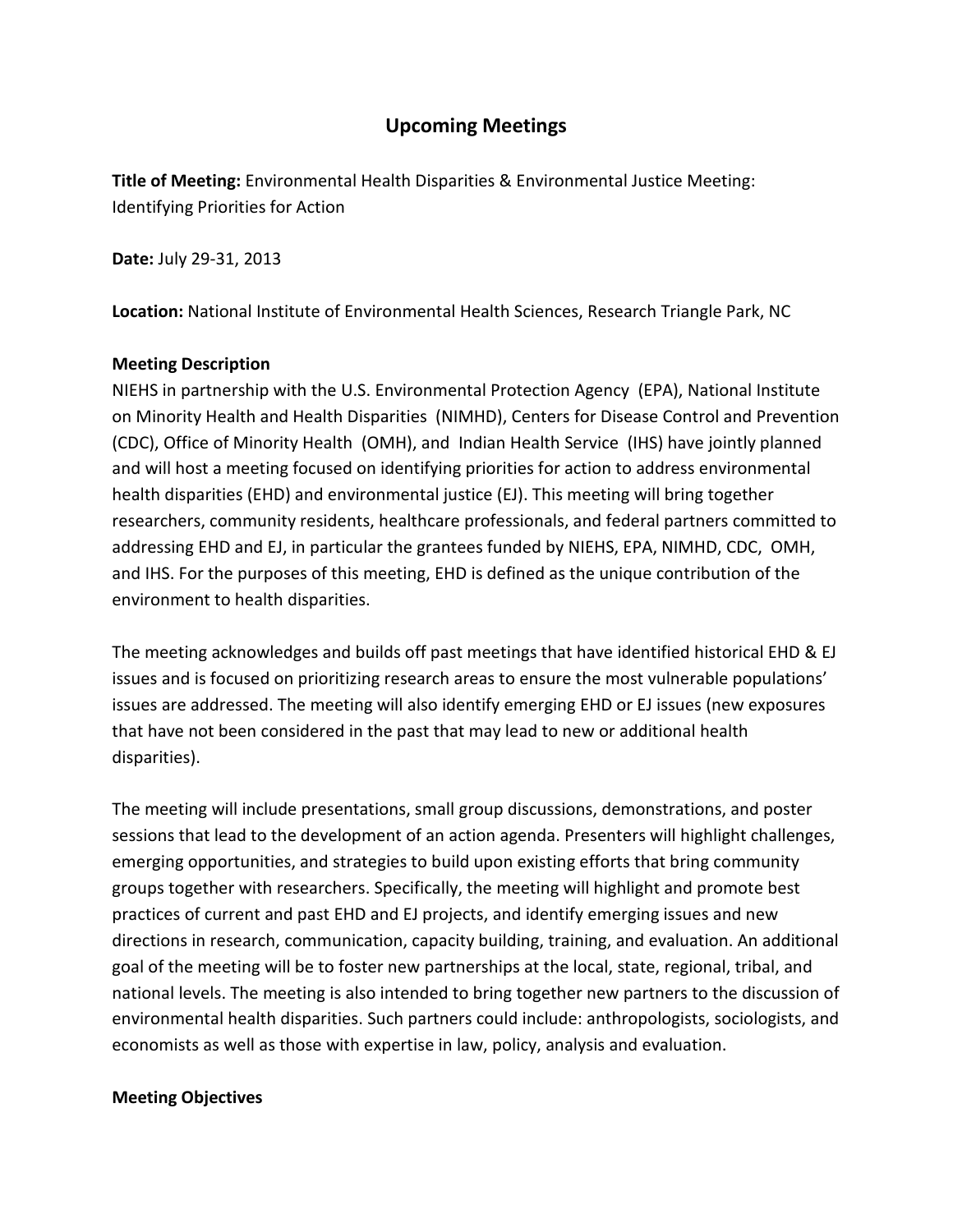- • Develop a set of priorities that enables participants to set multi-year plans to address the most critical EHD and EJ issues
- Set an action agenda for EHD and EJ research that builds off past meetings and current events
- **•** Foster and re-invigorate partnerships from communities to government agencies
- Develop partnerships between communities and environmental scientists with new approaches/disciplines like anthropologists, economist, sociologists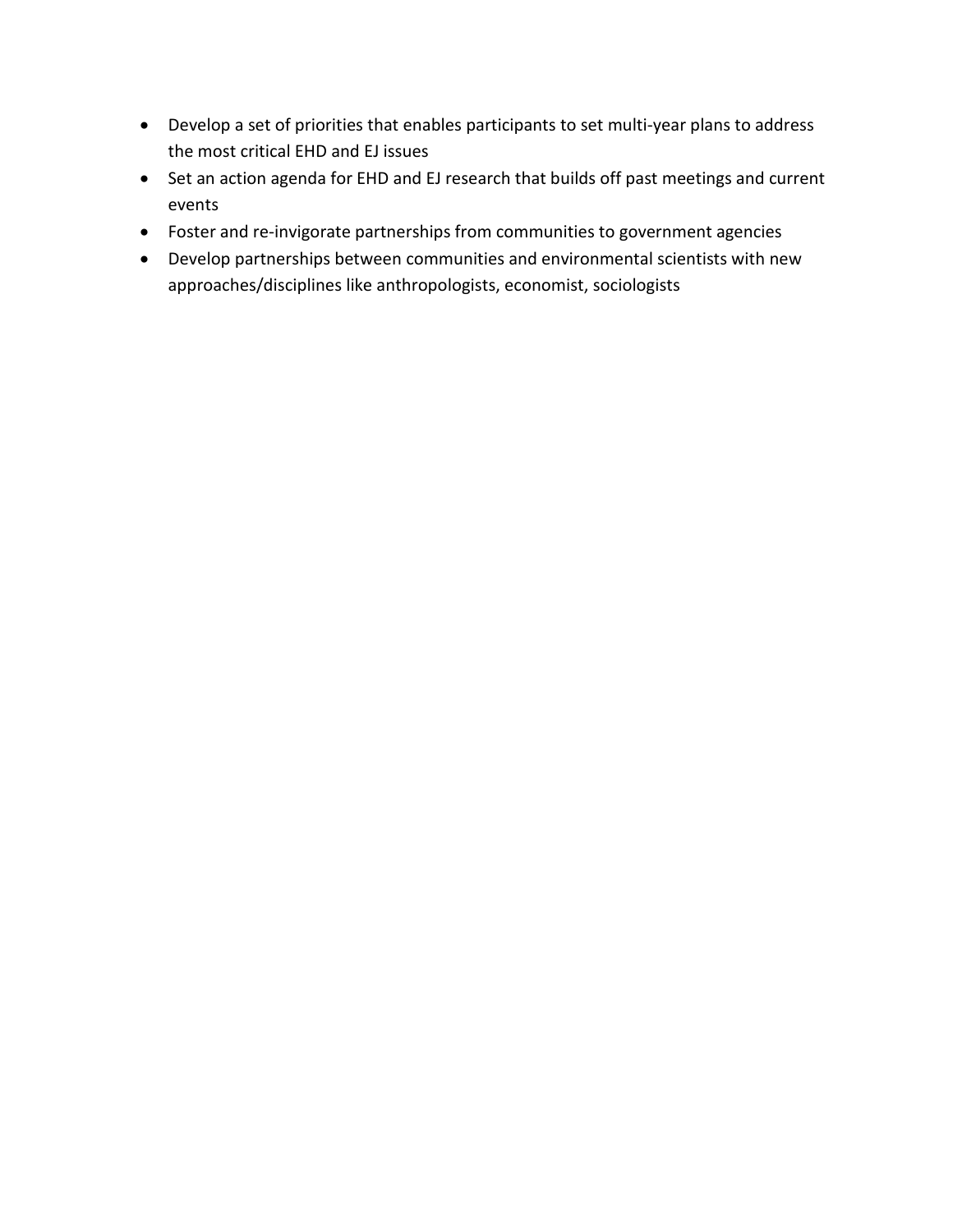**Title of Meeting:** Summer 2013 WETP Awardee Meeting/CPWR-NIOSH Safety Culture Workshop **Date:** June 10-12, 2013 **Location:** Washington, DC

 The NIEHS WETP will be hosting a semi-annual Awardee Meeting that brings awardees together to provide program updates, exchange information regarding training and discover new areas of interest to awardees. This meeting is being held in conjunction with the NIOSH/CPWR Safety Culture Workshop, which will bring together the best available evidence from academics and meetings will orient attendees to the key issues and provide useful terms and concepts for practitioners to help define and promote the spread of effective interventions to enhance safety culture/climate, promote worker empowerment, and reduce injuries and illness. The additional and more specific discussions during separate track sessions. The outcome of the meetings include, but are not limited to, integrating safety into how work is done and how workers and managers are trained; improving the safety climate; improvement of interventions; collection of best practices; and identification of additional research needs in the area of safety culture.

 **Title of Meeting:** 13th International Conference on Combustion By-Products and their Health Effects **Date:** May 15 -18, 2013 **Location:** New Orleans, LA [\(http://www.lsu.edu/piccongress/\)](http://www.lsu.edu/piccongress/)

 bring together academic, government, and industrial representatives to present research findings, update international policy, and discuss critical issues concerning emissions of toxic by-products from combustion processes. Plenary Sessions will include: Respiratory health advances, challenges, and implications; In vivo and in vitro dosimetry: implications for This international meeting, hosted by the Louisiana State University Superfund Center, will effects of combustion pollution; Mechanisms linking combustion pollution and cardiovascular toxicity/dysfunction; In situ burning to remediate the gulf oil spill; Environmental sampling: respiratory toxicity testing; Human clinical/toxicology studies and epidemiology.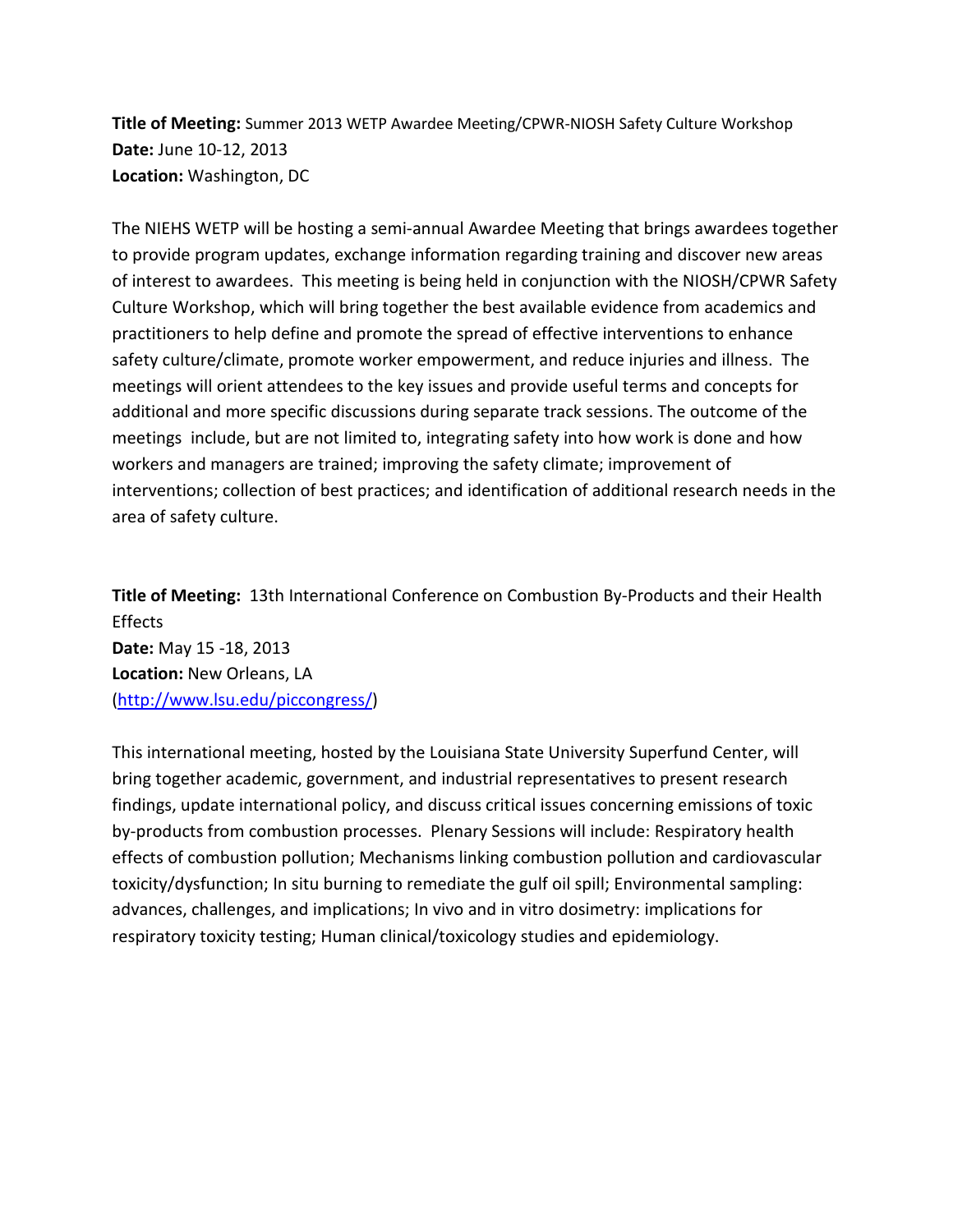**Title of Meeting:** Airborne Mineral Dust Contaminants: Impacts on Human Health and the Environment **Date**: May 19 – 22, 2013) **Location**: Tucson, AZ

 scientists who investigate the health effects of dust produced by mine tailings impoundments and smelters and regulators of dust contamination. The speakers consist of experts from the international, US Dust Observations, Federal Government, Mining Industry, and U of A SRP researchers. This will be a 2 day meeting with presentations followed by a discussion of the topic area. The second day will consist of determining future research direction and needs to and well as health concerns. Topics will include Physical and Environmental Aspects of Dust Health Aspects (impacts of dust on air quality, potential levels of exposure to communities). This conference, hosted by the University of Arizona Superfund Center, is to bring together handle issues of dust as a vector for pollutants, modeling the timing and distribution of dust, (global view of airborne mineral dust, ground based observation of mineral dust, satellite remote sensing of mineral dust, modeling and prediction of mineral dust) and Biological and

 **Title of Meeting:** Meeting of the Directors of the NIEHS and EPA Children's Environmental **Date**: October 28 - 29, 2013 Health and Disease Prevention Centers **Location**: Washington DC

 Washington DC. There also will be a congressional briefing or panel discussion/reception  $30<sup>th</sup>$ . Not sure if we share that information. Steering Committees have formed and Agendas The Center Directors will be hosting this meeting on October 28, followed by a joint conference with the EPA CDC Pediatric Specialty Health Units October 29 to 30<sup>th</sup> at the Omni Hotel in hosted by NSE Witherspoon, Center Directors and PESHU members on the hill October are in development.

 **Title of Meeting:** 2013 CEHC/PEHSU Conference – Protecting Children's Health for a Lifetime: Environmental Health Research Meets Clinical Practice and Public Policy **Date**: October 29 –October 30, 2013 **Location**: Omni Hotel, Washington, D.C.